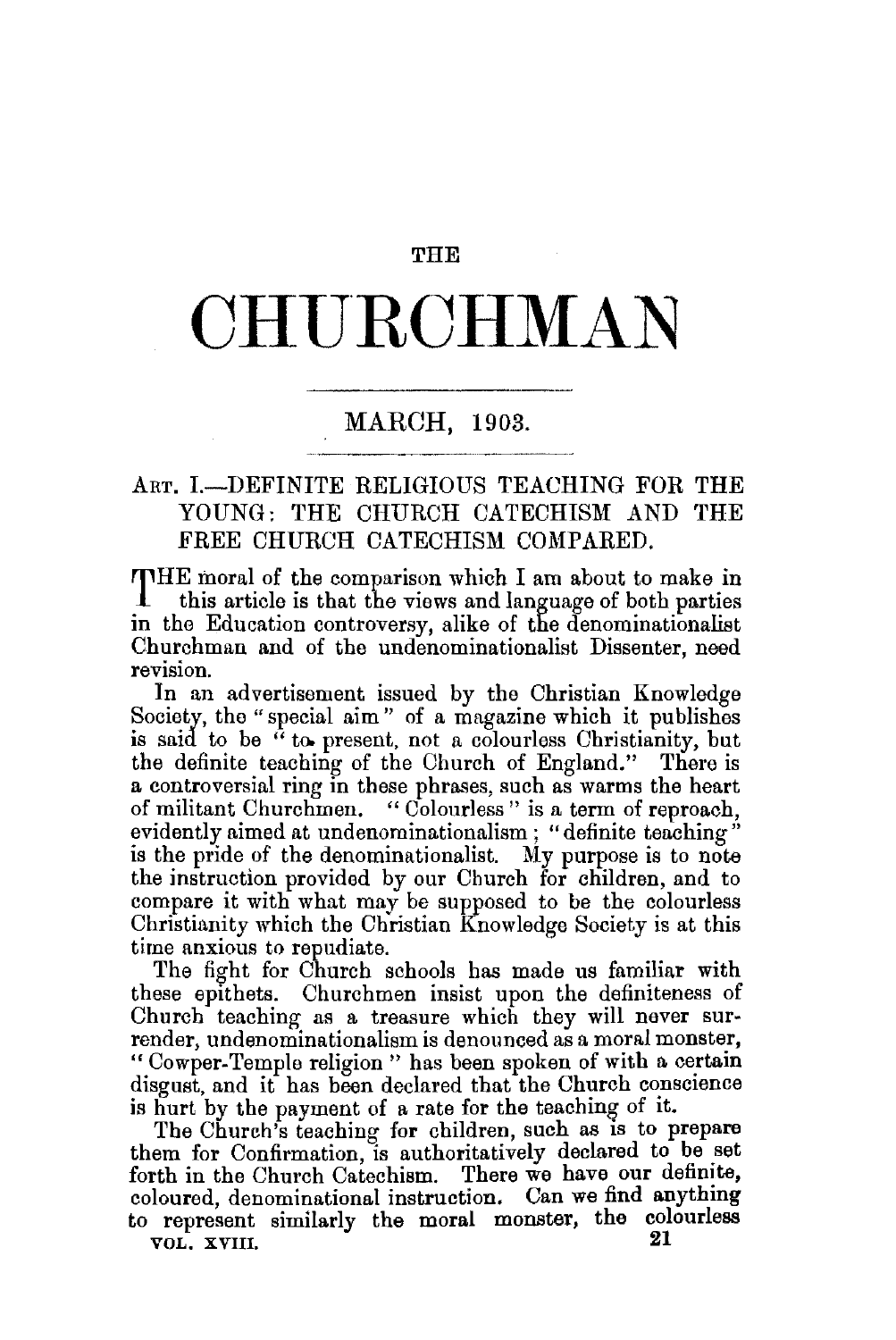Christianity, the indefinite undenominationalism from which the children of the working classes are at all costs to be protected? Yes, we have now a Free Church Catechism " for use in home and school." It is said to have been prepared to "meet the widespread, growing demand for a modern manual in the much-needed catechetical instruction of our children." This is one of the multitude of things in which the Free Churches have been during the last fifty years imitating the Church of England. So we are able to put side by side and compare together the Church Catechism and the Undenominational Catechism.

The word "undenominationalism" gives an advantage to the controversialists whose object it is to score off the Dissenters. They fasten at once upon the Unitarians. The Unitarians, they eagerly exclaim, are a denomination. Your principle, they say to the undenominationalists, binds you to teach nothing to which a Unitarian can object. But, as a matter of fact, Unitarians are left out of account by the main body of Cowper-Temple religionists. They are very few amongst the working people; and it would seem from the readiness of Unitarian parents of the upper class to send their children to our public schools that Unitarians are not very anxious about protecting their boys and girls from contact with Church worship and teaching. There is no serious obstacle to our leaving Unitarians out of account.

And the Free Church Catechism is able *to* claim for itself a remarkably representative character. It has been drawn up by a committee which includes the admitted best men for the purpose of the Congregationalists, the Wesleyan Methodists, the Baptists, the Primitive Methodists, the English Presbyterians, the Methodist New Connexion, the Bible Christians, the United Methodist Free Church. And the chairman, Mr. Hugh Price Hughes, who has been recently followed to the grave with so much admiration and respect, is able to say at the end of his preface : " In view of the distressing controversies of our forefathers, it is profoundly significant and gladdening to be able to add that every question and every answer in this Catechism has been finally adopted without a dissentient vote."

Let us look first at the Church Catechism. It has been common with Dissenting critics to charge our Catechism with being deplorably defective. It has nothing definite, they complain, about the Bible, about the Fall, about the Atonement, about the necessity of a change of heart, about the duty of attending public worship, about the prospects of the converted and the unconverted after death. On these heads, it is true, the Church Catechism lays down nothing. Nor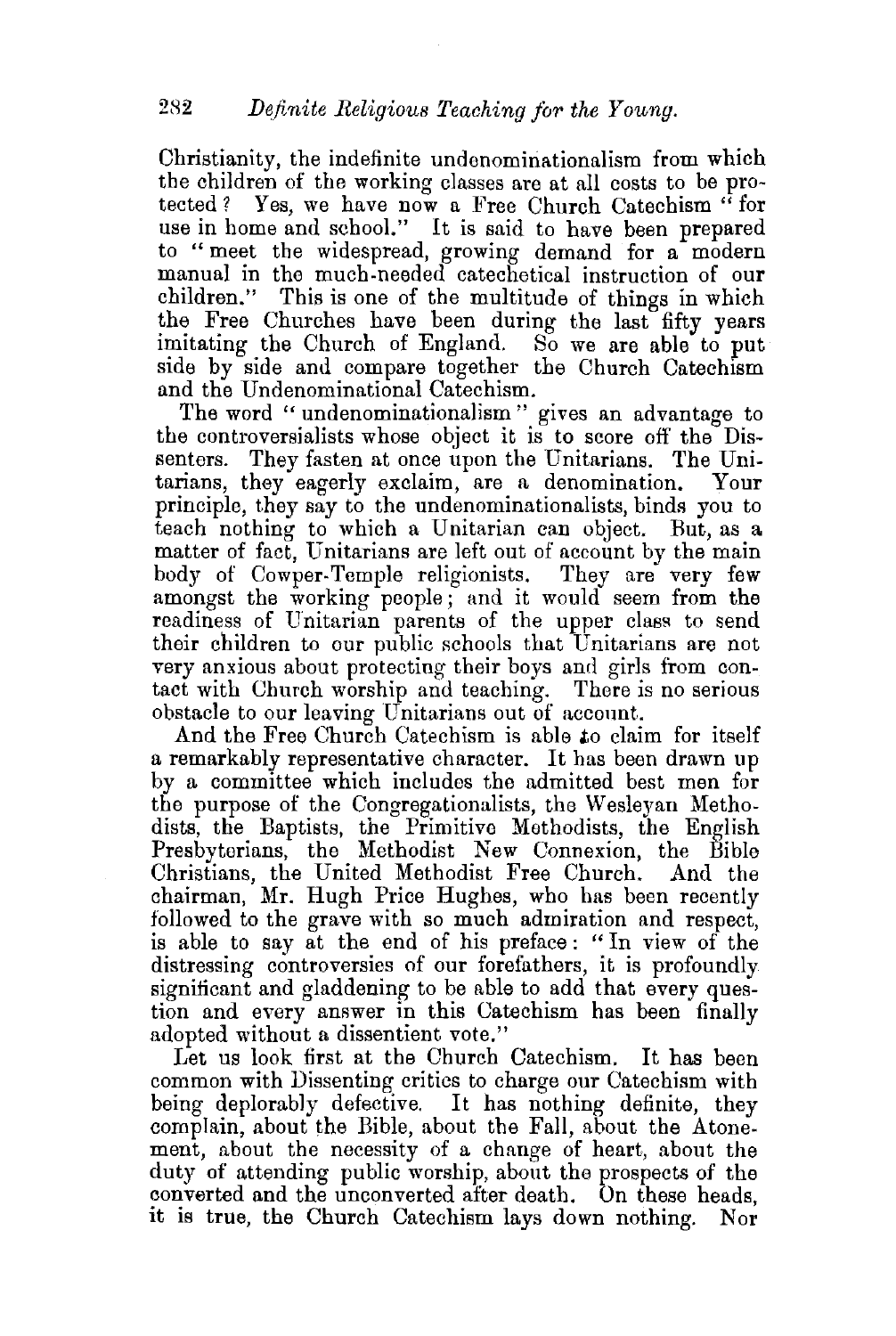has it any definition of the Church or of the Trinity. What the Church Catechism does is this: It takes the child as a Christian. It says: "You have been baptized. You were baptized into the name of the Father, the Son, and the Holy Ghost. That means that you are the heavenly Father's child, a member of Christ or the Son, a subject of the Holy Ghost. You have to be true to what God makes you; to be loyal to the Father, to Christ, and to the Holy Spirit." That is a summary of the Church Catechism as it was in its original form. The portion which treats of the Sacraments is an The portion which treats of the Sacraments is an appendix added afterwards, and having no connection with what has gone before. It is hardly suited to young children, but it contains the instruction which our Church appoints to be given to those who are looking forward to Confirmation. This part contains the one definition which we find in the Catechism. A Sacrament is therein defined, and an admirable definition it is, but quite the most difficult answer in the Catechism for a young learner to understand. The original Catechism is singularly coherent; it takes for granted the Christian calling, and teaches what that means. It says to the child : " You have had the name of the Father, the Son, and of the Holy Ghost put upon you. You are to know and to act in accordance with what you have thus been made."

Our Nonconformist fellow.Christians have for some time been drawing away, each sect from its own peculiar standingground, and all towards the theology and the worship and the pastoral practice of the Church of England. But their old denominational habits cling to them. The denominations had their origin in attachment to certain doctrines or views. The particular views round which the association gathered were formulated, and religion became to the Dissenting bodies bound up with peculiar propositions or doctrines. Children were a rather troublesome anomaly to the sects in general;<br>the denominational systems were for grown-up persons. To the denominational systems were for grown-up persons. the Baptists especially childhood was an awkward problem, and it has proved too much for the strict Baptist creed. Having been all so largely Anglicized and Catholicized, the Dissenters have turned their attention to the catechetical instruction of Christian children, and they have succeeded in making a catechism which they can all agree to adopt.

Naturally, they have looked to the Church Catechism, and they have found there nothing with which they have any serious difficulty in agreeing. A formal exception, it is true, must be made with regard to infant baptism, which is assumed in the Church Catechism, and which the Baptist creed reJects. It is hardly reasonable that a child of Baptist parents should be taught to speak of having been baptized. But though the

 $21 - 2$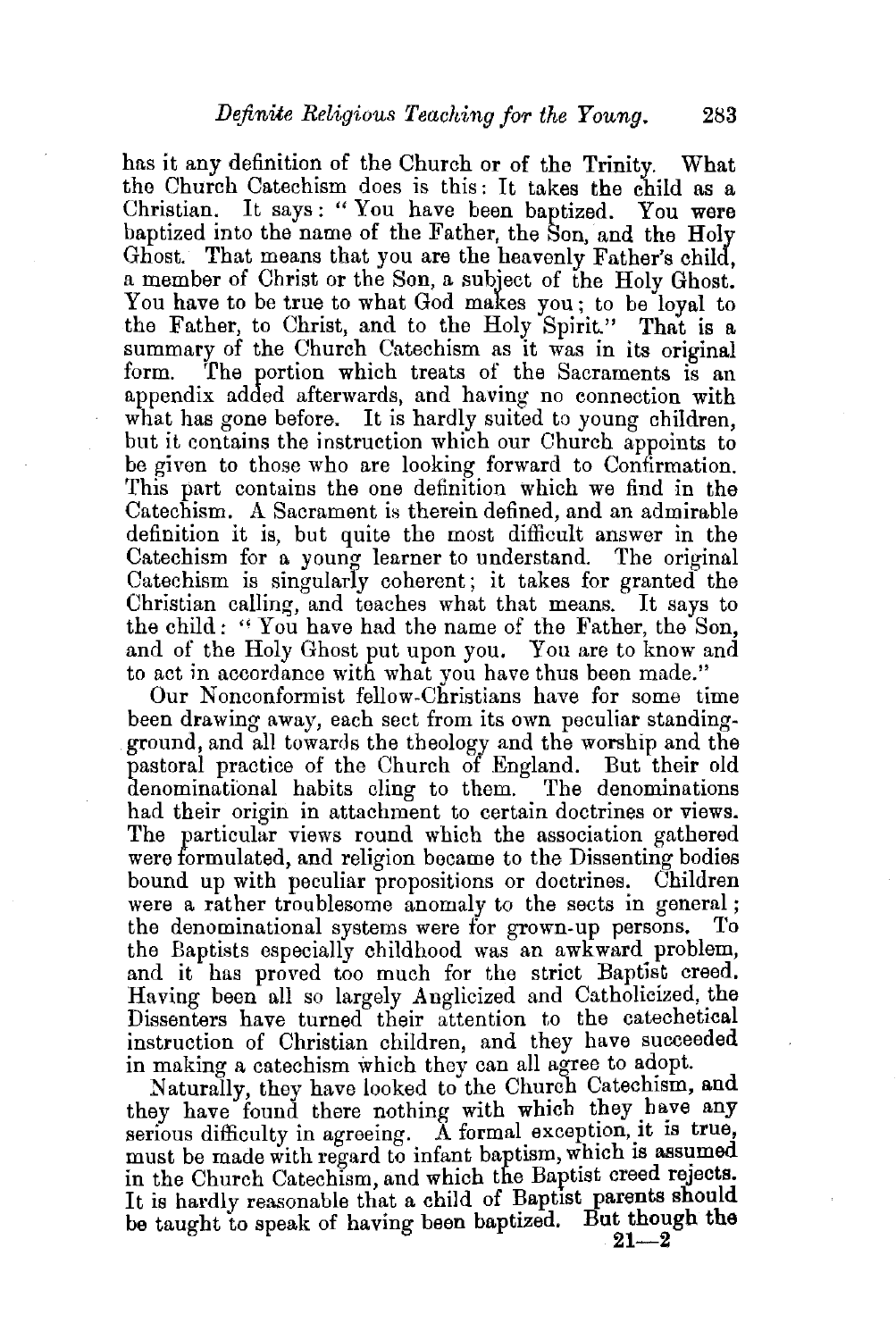Baptist tradition would no doubt still be followed by those who belong to the Baptist denomination, I feel pretty sure that Baptists in general are not very unwilling that children, including their own, should be treated as God's children, and members of Christ's body, and subjects of the kingdom of heaven. In the Free Church Catechism, to Question 19-" What is the mystery of the blessed Trinity ?"—the children's answer is: "That the Father, the Son, and the Holy Spirit, *into whose name we are baptized,* are one God." I do not press this as necessarily implying that the children who say it have already been baptized, but I think it is significant that Baptists like Dr. Clifford, Dr. Tymms, and Principal Gould should be heartily willing that their children, looking forward to a possible baptism, should be thus mixed up with children who are looking back upon their actual baptism, and that they should accept the Divine threefold Name as underlying the condition and the education of children. In the mouths of all other Free Church children " we are baptized" will naturally mean "we have been baptized."

Looking through the Free Church Catechism, we see that its framers have incorporated in it nearly the whole of the Church Catechism; hut they have not adopted its simple method. Their denominationalism clings to them, and they are still bound by the spirit of definition ; and the happy rudiments of Christian teaching for children which they have found in the Church Catechism are overlaid by them with patches of propositional theology. The Free Church Catechism begins ominously, "What is the Christian religion?" Young children do not need to be troubled with religions and their distinctions. How, I wonder, should we answer that question? The answer is: "It is the religion founded by our Lord and Saviour Jesus Christ." One almost expects this to be followed by, "Who was Jesus Christ ?-The Founder of the Christian religion." It is more historical and Scriptural, I think, to regard the Apostles as the founders of· the Christian religion, which might, perhaps, be defined as the faith and worship of which Jesus Christ is the proximate object. Then follows a definition of God, of which I will only say that I prefer to it Question 3 and its answer: "By what name has Jesus taught us to call God ?- Our Father in heaven." Question 6 defines sin. "What is sin?-Sin is any thought or feeling, word or act, which either is contrary to God's holy law, or falls short of what it requires." Defining is a difficult art. Could we admit that every thought or feeling which falls short of what God's holy law requires is itself a sin? Our godliest feeling, I should fear, would be a sin against God, in being inadequate. The answer to Question 11, "How did the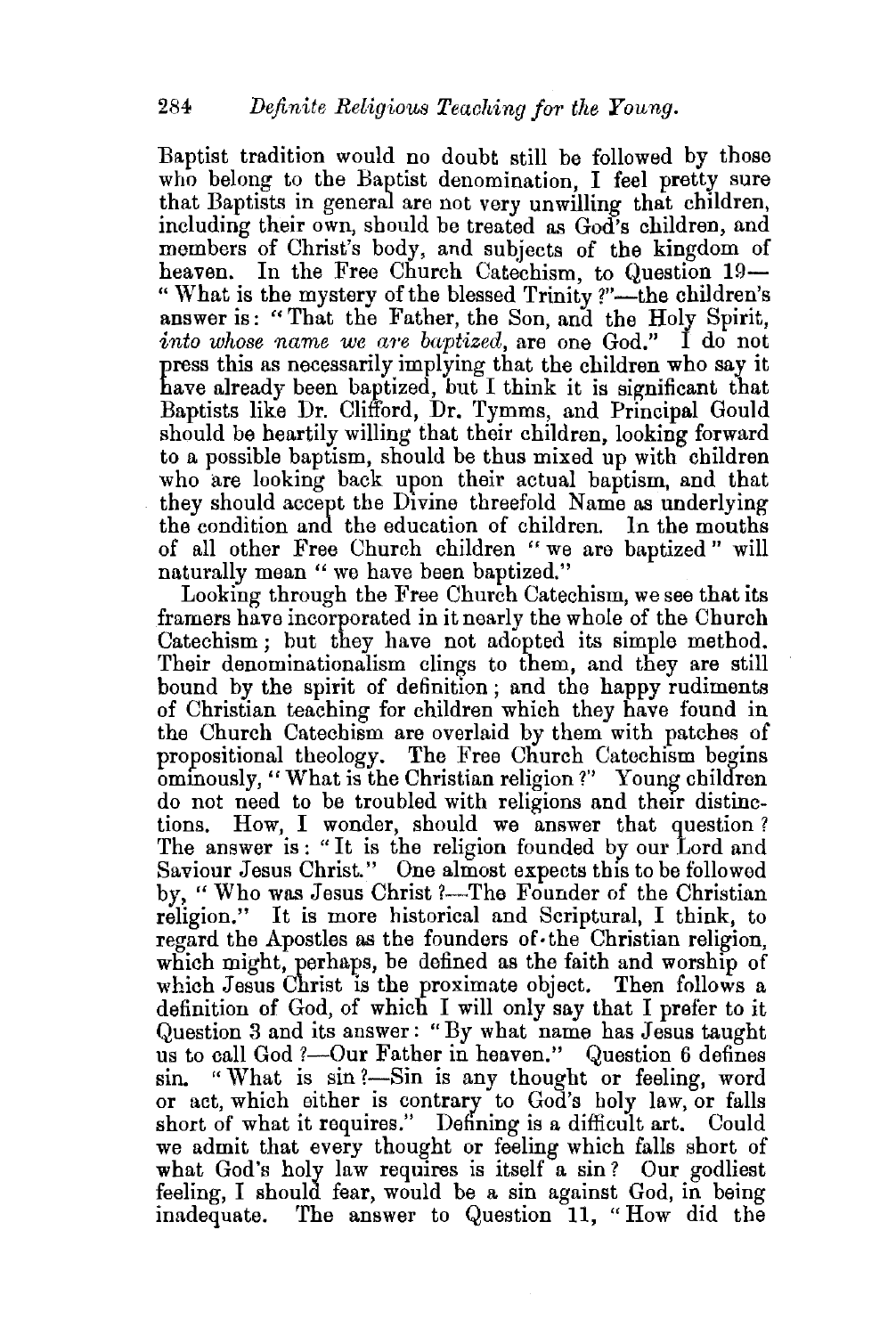Son of God save His people from their sins ?" is rather a surprise, but a welcome surprise. It is a simple rehearsal of the middle articles of the Nicene Creed. The answer to Question 14, "What did our Lord accomplish for us by His death on the cross?" is obviously a very cautious one-"By" offering Himself a sacrifice without blemish unto God He fulfilled the requirements of Divine Holiness, atoned for all our sins, and broke the power of sin." "Fulfilled the requirements of Divine Holiness" is a sonorous phrase; whether it would mean anything to a child or not. I think no one could object to it. The Ten Commandments are made the occasion of a welcome tribute to the Revised Version by being given in the words of that Version; but the introduction, which is really a part of the First Commandment-" I am Jehovah thy God, which brought thee out of the land of Egypt, out of the house of bondage," and without which the command, "Thou shalt have none other Gods before Me," is incomplete-is omitted. The explanations of the Commandments seek to improve upon those given in the Church Catechism, but some things stated in them are open to exception. The Second Commandment is said to teach us " to worship God ... not by the use of ... devices of men, but in such ways as He has Himself appointed." Would it be easy to distinguish ways of worship which God has Himself appointed from ways which men have devised? When Free Church people stand up and sing one of Wesley's hymns to an organ accompaniment, are they worshipping God, not by the use of devices of men, but in a way which God has Himself appointed ? The Third Commandment is explained as teaching us to regard and use with deep reverence the holy name of God. Apparently, it is the name " God " that Is meant. But the name of the Jewish God was Jehovah. The word " God" was not a very sacred one to the Jews, nor was it to the first Christians. St. Paul writes : "Though there be that are called gods, whether in heaven or on earth ; as there are gods many, and lords many; to us there is one God, the Father, . . . and one Lord, Jesus Christ.'' In the Apostle's view, the name that had taken the place of Jehovah to those who believed in Jesus Christ was the Father. And this—to which we may add Jesus Christ and the Holy<br>Ghost—is the name which Christians are to hallow. The Ghost-is the name which Christians are to hallow. name God has also, it is true, acquired a secondary sacredness, because we use it to designate the heavenly Father. To say that the Fourth Commandment teaches us to keep one day hallowed for rest and worship goes beyond the letter of the Commandment, which says nothing about worship, but only enjoins hallowing the seventh day by rest. The Sixth Commandment, it is said, teaches us " to hold human life sacred."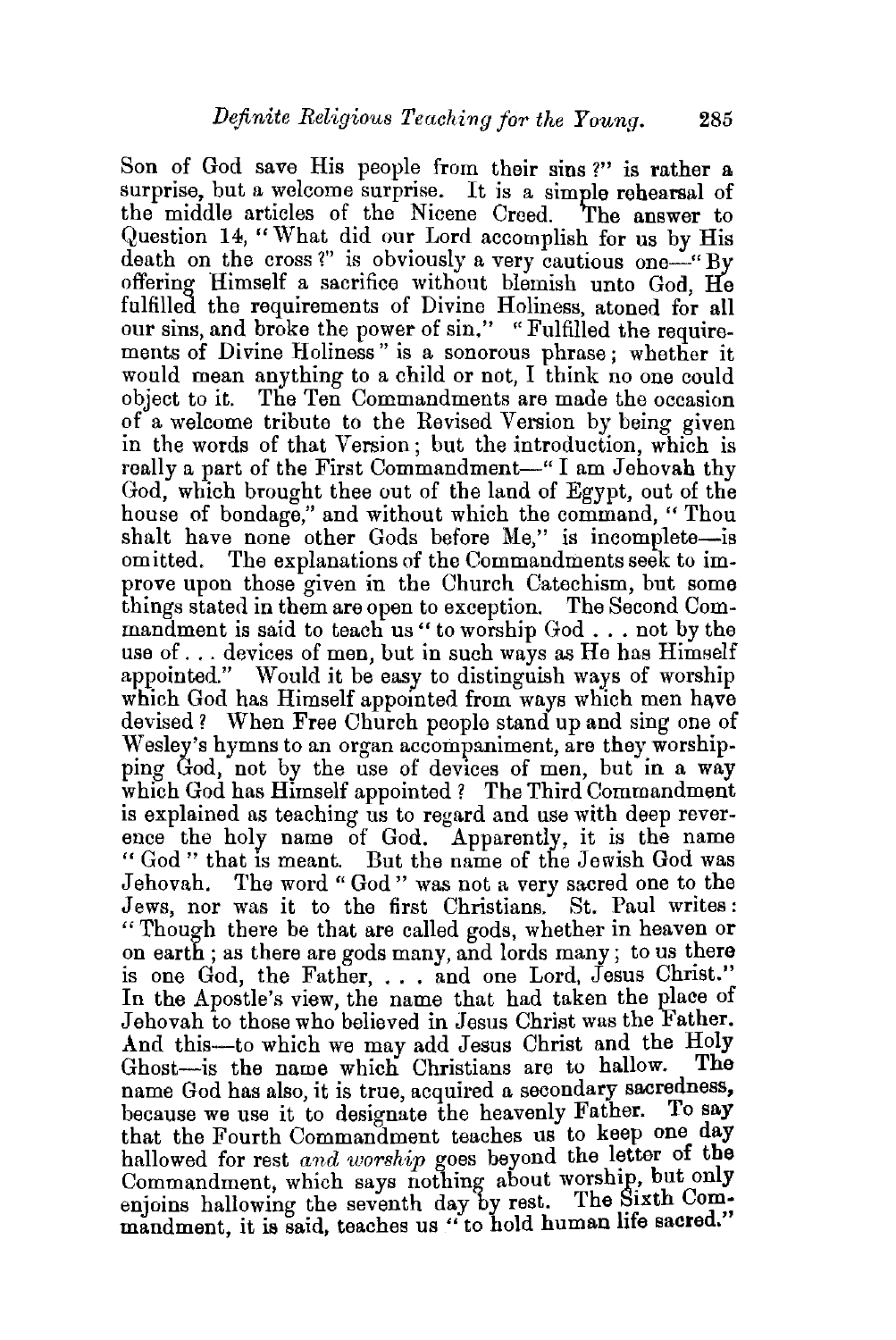That is a doubtful doctrine. Human life is sacred, in that it ought to be dedicated to the Divine Will as its creature and instrument; but it has no sacredness in itself, so that it should not be taken or given without scruple. Modern civilization has bred a reverence for human life, as animal and mortal existence, that is excessive and unwarranted. Where, as in most cases, the explanations of the Commandments given in this Catechism challenge no other criticism, it may, perhaps, be doubted whether the phraseology of them is such as to bring home the meaning of what they expound with additional force to the minds of children. Take the last of them : the Tenth Commandment teaches us " not even in our heart to grudge our fellow-man his prosperity, or desire to deprive him of that which is his, but always to cultivate a thankful and contented spirit."

The answer to Question 29, "What special means has God provided to assist us in leading a life of obedience?" has, it will be perceived, a good Anglican sound. The answer is, "His Word, Prayer, the Sacraments, and the Fellowship of the Church." But all these have to be defined. God's word, it is cautiously laid down, " is written in the Holy Bible, which is the inspired record of God's revelation." That is in accordance with our sounder modern views about Holy Scripture. But the definition goes on to add that the record is "given to be our rule of faith and duty." There is no indication in the Bible itself that the literature illustrating the two Covenants was given to be a rule. Being such a record as it is, the Church may very reasonably determine that -in the words of our Article-" whatsoever is not read therein, nor may be proved thereby, is not to be required of any man, that it should be believed as an article of the faith." The right way of regarding the Bible is that it should be read as a multiform series of records of God's gradual revealing of Himself; the wrong way, that it should be turned into a rule of faith and duty, for which it was not intended and is not well fitted. The zeal for definiteness and definition goes to a great length when it asks, What is Prayer? Again, the final words of the answer seem questionable. In prayer, it is said, we ask for such things as the Father in heaven has promised. A child who should take this to mean that we ought not to pray for anything which God has not promised woufd be needlessly embarrassed. The Lord's Prayer is given and explained in the Catechism. There is a marked variation from the Church Catechism in the explanation of " Give us this day our daily bread." We pray, it is said, that God would " provide what is needful for the body." Why it should not be "needful both for our souls and bodies " I do not understand.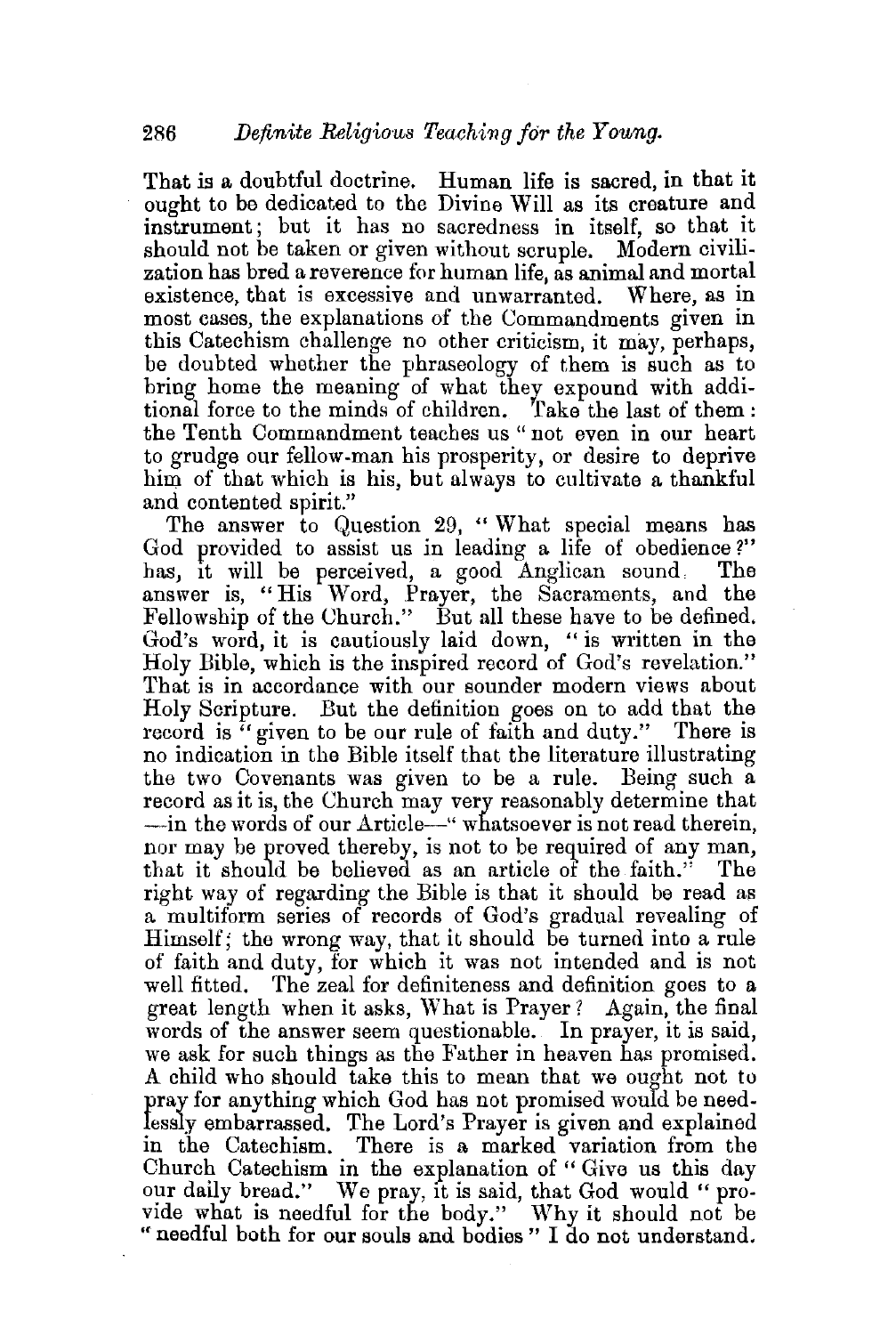When we come to the fellowship of the Church, we have two answers, the terms of which might be accepted even by High Church Anglicans-" The Holy Catholic Church is that holy society of believers in Christ Jesus which He. founded, of which He is the only Head, and in which He dwells by His Spirit ; so that, though made up of many communions, organized in various modes, and scattered throughout the world, it is yet one in Him." "Our Lord united His people into this visible brotherhood for the worship of God and tho ministry of the Word and the Sacraments; for mutual edification, the administration of discipline, and the advancement of His kingdom." The compilers have not emancipated themselves from the obligation of defining how a true branch of the Catholic Church· is to be known; but as the essential mark-according to them-is " holy life and fellowship," it would be difficult to pronounce that any society, as having in no part, at no time, and in no degree had holy life and fellowship, is not a true branch of the Catholic Church. But a Free Church has also to be defined. lt is" a church which acknowledges none but Jesus Christ as Head, and therefore exercises its right to interpret and administer His laws without restraint or control by the State." This definition has the appearance of presenting the State as a power distinct and separable from Jesus Christ, arguing, as it does, that for those who acknowledge Jesus Christ as their only Head it is impossible or wrong to be subject, so far as His laws are concerned, to the control of the State. But in fact, according to the principles of the Catechism itself, the State is subject to Christ, its laws should be laws of Christ, and its spirit the Spirit of Christ. "To Jesus Christ has been given all authority in heaven and on earth" (Answer 17). "We pray that the Gospel may spread and prevail until Jesus Christ governs every relation of human life" (Answer 32, ii.). "The duty of the Church to the State is to observe all the laws of the State unless contrary to the teaching of Christ . . . and to imbue the nation with the Spirit of Christ" (Answer 37). As well might it be said of a local corporation that it acknowledges the nation only as its head, and *therefore* exercises its right to interpret and administer its laws without restraint or control by the Local Government Board or the Courts of Law. 'The Church of England acknowledges Jesus Christ as the only Lord to which it owes absolute obedience, and so, indeed, does every individual Christian. But the allegiance of the Methodist to Christ does not make it impossible or wrong for him to be subject to the Legal Hundred ; and we of the Church of England do not feel that we are disloyal to Christ, the Head of our English State, in accepting Bishops nominated by the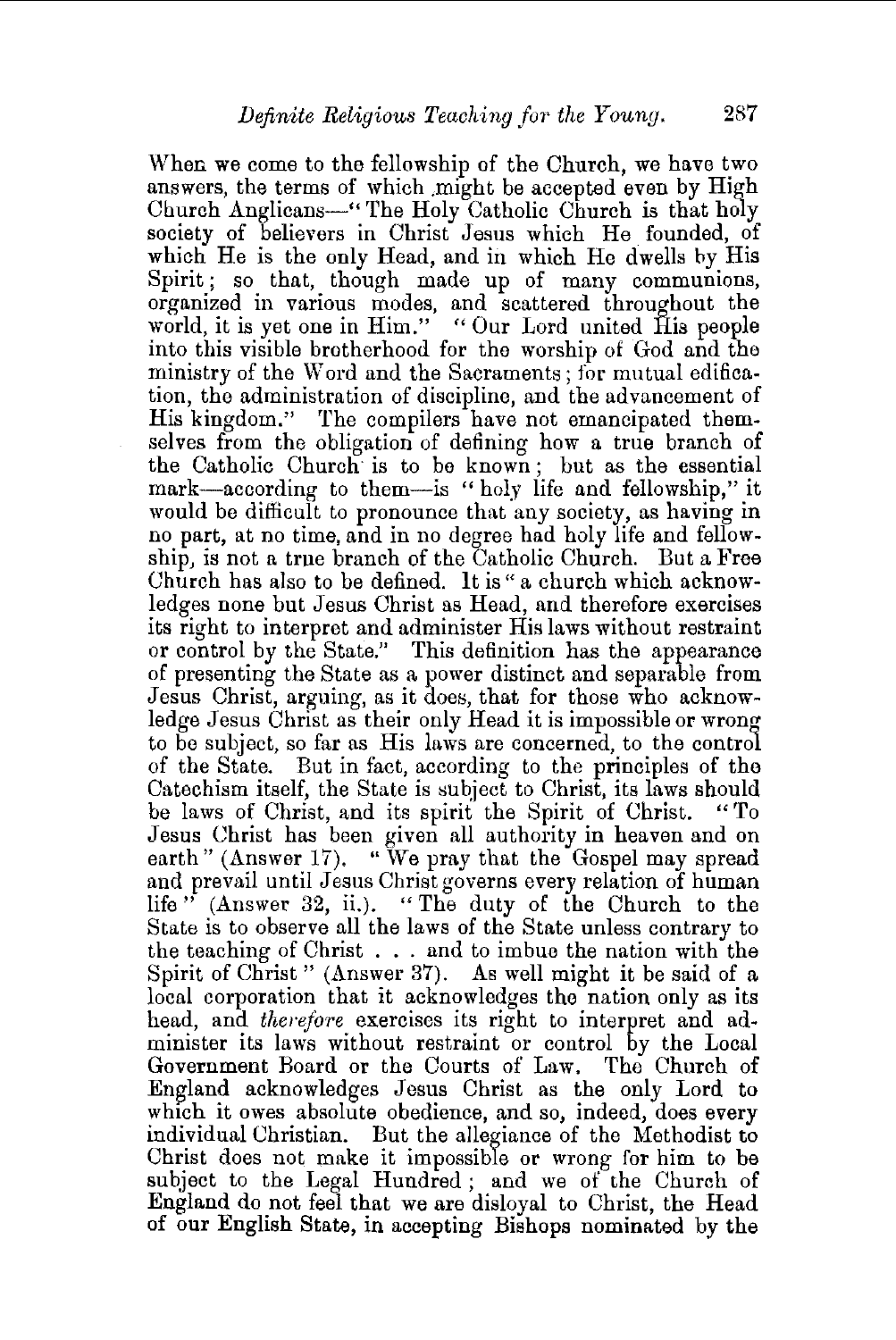Crown or in our other submissions to the control of the State.<br>We know of no reason, in the teaching of Scripture or in historical experience, for believing that the Divine authority is exercised more certainly through the Wesleyan Methodist Conference or a Presbyterian assembly or the Pope of Rome than through the British Crown and Parliament.

After defining the Catholic Church and Free Churches, the Catechism bas the Christian ministry to define. And again the definition is one that will pass muster amongst Christians in general, including Anglicans-" A Christian minister is one who is called of God and the Church to be a teacher of the Word and a pastor of the flock of Christ." But the next question surely shows how little thought there has been of children in the framing of this Catechism-" How may the validity of such a ministry be proved ?" The word "validity " is a prize word of controversy. It lends itself to interminable arguments, and may mean anything or nothing. According to this Catechism, a ministry is decisively proved to be valid by the conversion of sinners and the edification of the body of Christ. Yes; but is there any invalid or nonvalid ministry? If an individual minister-say a missionary -after two years, or five years, or ten years of labour cannot appeal to the conversion of sinners and the edification of the body of Christ as having been manifestly wrought by him, is his ministry to be pronounced non-valid? Then, valid will not be a word of much practical meaning.

In its treatment of the Sacraments of the Church the Catechism follows the Church Catechism very closely, omitting the question and answer about infant baptism.

As might be expected, the Catechism concludes with the future state. But the compilers show the influence of that modern theology, which is, in fact, the revived theology of the Church of England, and their falling away from what their fathers would have insisted on as faithfulness, by looking only on the bright side. They describe what those who are saved through Christ may hope for, but they say not a word of what any who are not saved have to fear.

On the ·whole, I think it will be evident that those who have expressed with such wonderful unanimity the present views of the Free Churchmen of England have had in their minds grown-up persons, and the evangelical theologies, and the changes wrought of late years in those theologies, far more than the children for whom the Catechism is professedly written. Their Christianity is, in substance, what I have called the revived theology of the Church of England, but coloured by worn-out controversies and cumbered with ineffectual definitions.